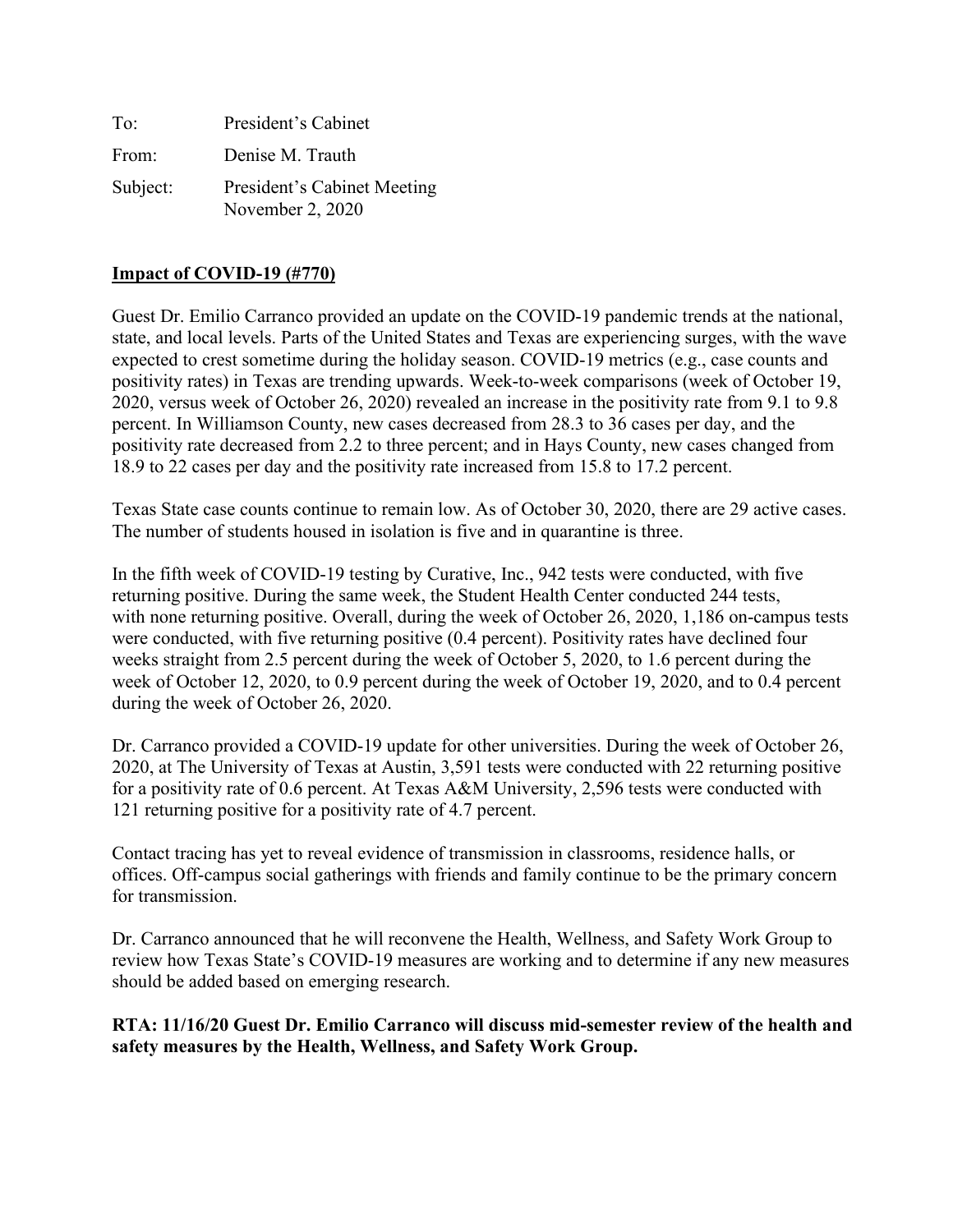Texas State has submitted a request to the Texas Division of Emergency Management (TDEM) for free COVID-19 testing at the Round Rock Campus. TDEM has indicated they are willing to providing the testing on Tuesday and Thursday afternoons beginning in November through December 3, 2020.

TDEM has contracted with a company called Davaco, to administer the Curative tests. Davaco has a mobile testing team of licensed EMTs, nurses, and medical professionals that are certified to administer the Curative tests. TDEM will monitor and spot check the team to ensure they are providing the best possible service for the university. The Davaco team will supply their own personal protection equipment and will adhere to the proper health and safety measures as set forth by state and federal guidelines.

The Davaco team's protocol is to disinfect and clean the space being utilized prior to the testing site being opened and after the testing has been completed for the day. The only requirements for the testing site are a room with power and accessible bathrooms. The team will set up check-in, a coughing station, and testing based on the room size. The team members will direct the flow of people coming into the space to ensure proper distance and face masks during the testing.

Mr. Raymond Loriaux, Coordinator, Emergency Management, has surveyed the Round Rock Campus and found some unused spaces that could be considered for the testing site. Space options were discussed. Cabinet members selected Room 116 in the St. David's School of Nursing Building for testing. Mr. Algoe will ensure that the room will be properly cleaned after testing. Dr. Carranco will work with Round Rock Campus administration to provide Davaco's team access to the room.

Dr. Carranco discussed the mass vaccination planning work group membership and charge. The purpose of the work group is to develop a mass vaccination plan for administering the COVID-19 vaccine, when one becomes available, to students, faculty, and staff.

Some vaccines will require ultra-cold storage and others only refrigeration. Cold storage is preferred as it can store vaccines for a longer time than refrigeration. Cold storage would, thus, allow Texas State to acquire 20,000 to 25,000 doses at once, avoiding reliance on weekly distributions.

COVID-19 vaccinations will be distributed in phases. The first phase could begin in December 2020 or January 2021 and will target healthcare personnel, pharmacists, emergency responders, and long-term care staff. Texas State can manage this small target population easily with existing vaccination protocols and resources. The second phase could begin in February or March 2021 and will target vulnerable populations and possibly those attending colleges/universities. This phase will require mass vaccinations that would be beyond our typical protocols and resources. The third phase could begin in the latter part of spring 2021 and will be available to the general population.

Managing the vaccine will require a rather large work force. Persons receiving the vaccine will have to fill out consent forms, and Texas State staff will have to enter demographic and vaccine information into the state's database, ImmTrac2. Cabinet members discussed identifying an Information Technology solution to make it easier to upload significant amounts of data rather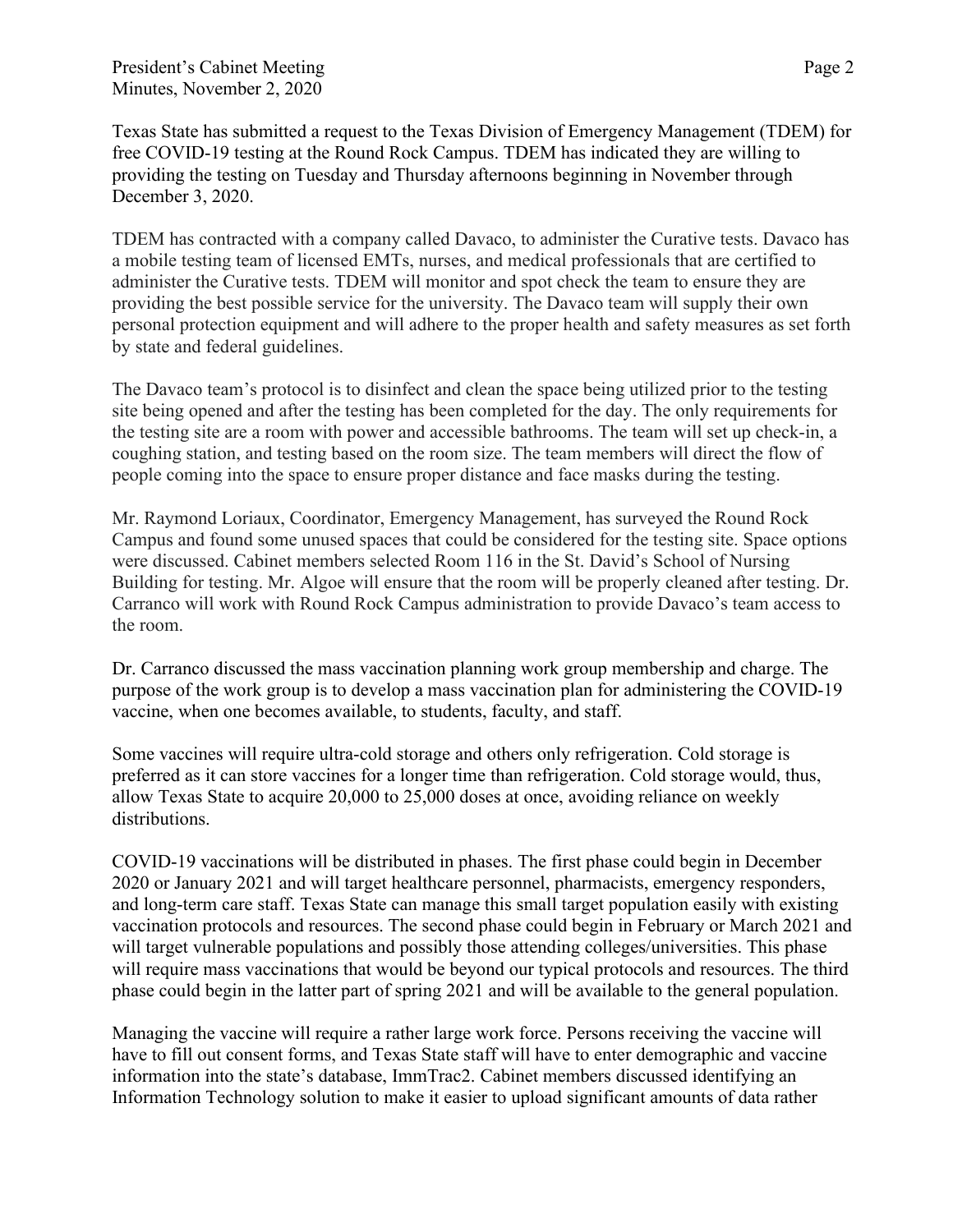than manual entry. Based on national data, Dr. Carranco expects that up to 60 percent of faculty, staff, and students could want the vaccine. Thus, Texas State can expect to deliver as many as 25,000 doses of vaccine for a first dose and again in 21-28 days for a second dose. This will take a coordinated effort and lots of help from several departments on campus.

#### **Pandemic/Post Pandemic Work Groups (#771)**

Dr. Ausbrooks summarized the survey results, top themes, and representative quotes from the pandemic survey that began on October 16, 2020. This survey focused on impressions of morale and actions that supervisors and the university could take to improve employee morale. After the first week of dissemination, 358 staff and faculty responded to the survey (54 percent were staff and 46 percent were faculty). When asked if they were aware of the actions taken by the university after the Faculty and Staff Morale Work Group initial recommendations in summer 2020, 39 percent answered "yes," 40 percent answered "no," and 21 percent answered "unsure." When asked to rate current morale, 36 percent rated theirs as extremely positive or somewhat positive, 17 percent rated theirs as neither positive nor negative, and 47 percent rated their as extremely negative or somewhat negative. Written comments revealed major themes, including employee morale is improved when the supervisor manages well, allows employees to work from home or to have flexible schedules, recognizes and rewards employees for tasks well-done and additional work performed, shares information about university decisions, applies policies consistently, trusts their employees, and refrains from making judgmental remarks about employees who receive work place modifications. Likewise, employee morale can be improved if the university, as a whole, allows employees to work remotely or have flexible schedules, raises salaries, communicates more often and in multiple ways, remain transparent about the budget situation, interprets and applies policies consistently, provides instruction on the annual review process, is forthcoming about how decisions are made, and is more empathetic.

Dr. Ausbrooks mentioned that some respondents: expressed their appreciation for keeping the Student Recreation Center open, requested to use wellness time remotely, and asked that vacancies be filled to reduce stress.

Though the Faculty and Staff Morale Work Group are still in the process of finalizing recommendations, Cabinet members discussed proceeding with a town hall prior to Thanksgiving, covering information that has been shared via email and on the roadmap. Dr. Trauth asked that a work group (consisting of University Communications staff and faculty with expertise in Communication Studies) be convened to address ways to improve communication. Suggestions discussed include weekly fact sheet for supervisors, strategic ways to get information directly to mid-level managers, and sharing a fact per week (e.g., the convening of a mass vaccination planning work group for the week of November 2, 2020).

#### **Development Update (#588)**

Dr. Breier and guest Dr. Dan Perry, Assistant Vice President for University Advancement, reviewed fiscal year quarterly reports and discussed fundraising strategies. Dr. Perry provided an update on the Big Ideas and on Bobcats-to-Bobcats scholarship for incoming freshmen. The goal of Bobcats-to-Bobcats is to raise \$1 million to bring new freshmen to the university in fall 2021.